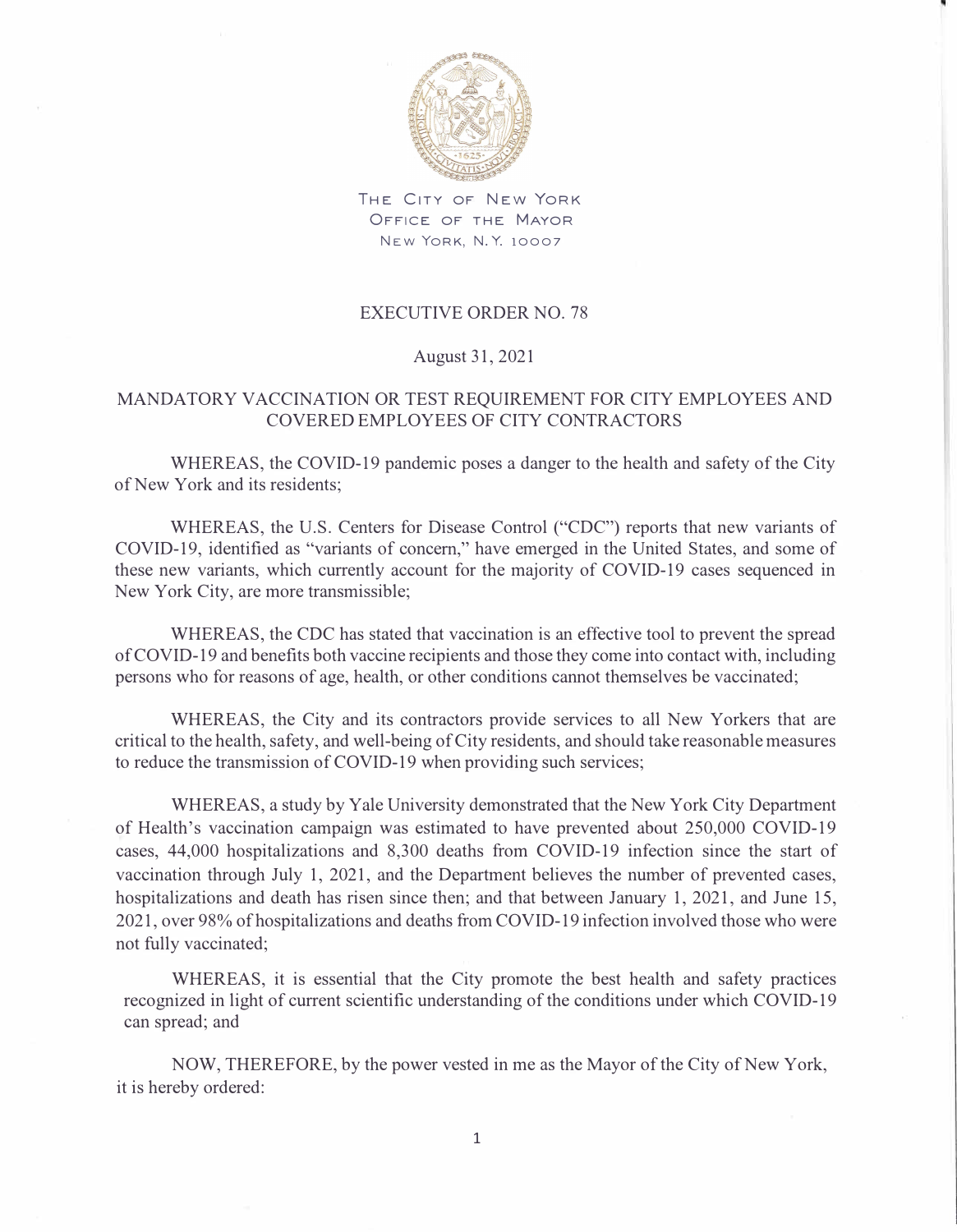Section 1. City employees must either:

- a. Provide the City agency or office where they work with proof of full vaccination by September 13, 2021, or
- b. Beginning September 13, 2021, and on a weekly basis thereafter until the employee submits proof of full vaccination, provide the City agency or office where they work with proof of a negative COVID-19 PCR diagnostic test (not an antibody test).

Nothing in this Order shall preclude a City agency from requiring an employee who has been vaccinated to be tested for COVID-19 or preclude a City agency from requiring employees to be tested more frequently than once a week.

§ 2. Any City employee who does not comply with this Order may be subject to disciplinary action.

§ 3. All City agencies must take all necessary actions to require their contractors to require their covered employees to either:

- a. Provide their employer with proof of full vaccination by September 13, 2021, or
- b. Beginning September 13, 2021, and on a weekly basis thereafter until the employee submits proof of full vaccination, provide their employer with proof of a negative COVID-19 PCR diagnostic test (not an antibody test).

All such contractors shall submit a certification to their contracting agency confirming that they are requiring their covered employees to provide such proof. If contractors are non-compliant, the contracting City agencies may exercise any rights they may have under their contract.

- § 4. For purposes of this Order:
	- a. The term "full vaccination" means at least two weeks have passed after a person received a single-dose of an FDA- or WHO- approved COVID-19 vaccine or the second dose of an FDA- or WHO- approved two-dose COVTD-19 vaccine except that, for the purposes of this Order, a City employee or covered employee of a contractor who provides documentation of having received one dose of any COVID-19 vaccine before September 13, 2021 will be considered fully vaccinated even though two weeks have not passed since their final dose, so long as, if such City employee or covered employee of a contractor received a two-dose vaccine, the employee provides documentation that the second dose has been administered before October 28, 2021.
	- b. The term "contract" means a contract awarded by the City, and any subcontract under such a contract, for work: (i) to be performed within the City of New York; and (ii) where employees can be expected to physically interact with City